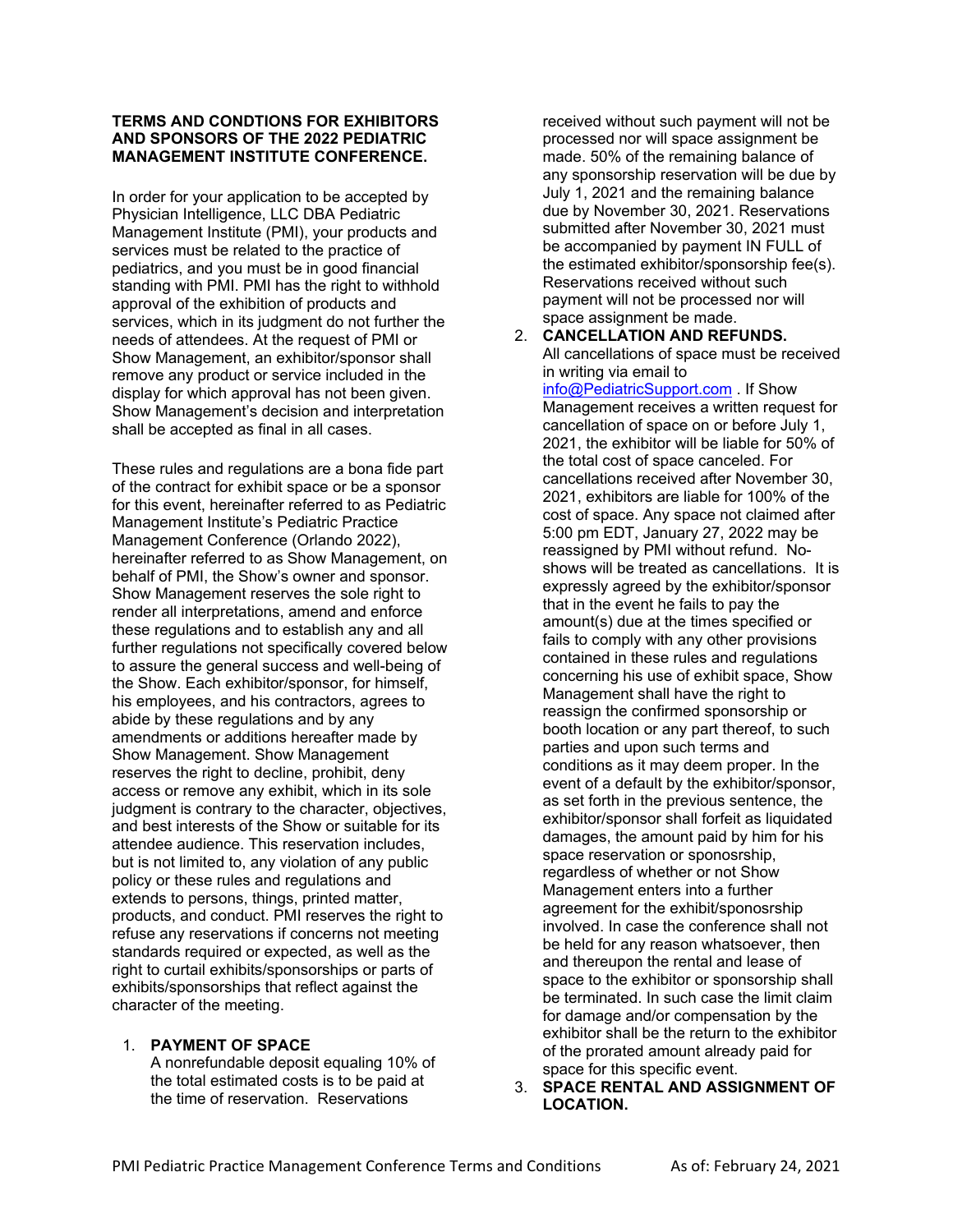Whenever possible, space assignments will be made by Show Management in keeping with the preferences as to location requested by the exhibitor/sponsor. SHOW MANAGEMENT, HOWEVER, RESERVES THE RIGHT TO MAKE THE FINAL DETERMINATION OF ALL SPACE ASSIGNMENTS IN THE BEST INTERESTS OF THE CONFERNECE.

### 4. **USE OF SPACE, SUBLETTING OF SPACE.**

No exhibitor/sponsor shall assign, sublet or share the space allotted with another business or firm unless approval has been obtained in writing by Show Management. Exhibitors/sponsors are not permitted to feature names or advertisements of nonexhibiting manufacturers, distributors, or agents in the exhibitor's display, parent or subsidiary companies excepted. Exhibitors/sponsors must show only goods/services dealt in by them in the regular course of business. Should an article of non-exhibiting firm be required for operation or demonstration in an exhibitor's display, identification of such article shall be limited to the usual and regular nameplate, imprint or trademark under which same is sold in the general course of business. No firm or organization not assigned exhibit space will be permitted to solicit business within the Exhibit Areas.

#### 5. **EXHIBITORS AUTHORIZED REPRESENTATIVE.**

Each exhibitor/sponsor must name one person to be his representative in connection with firm's exhibit and/or sponsorship. Such representative shall be authorized to enter into such service contracts as may be necessary and for which the exhibitor/sponsor shall be responsible. The exhibitor/sponsor shall assume responsibility for such representative being in attendance throughout all scheduled events of the conference; and this representative shall be responsible for keeping the exhibit neat, manned and orderly at all times. For their own safety and protection, children are not permitted on the exhibit floor during installation and dismantle hours. Children will only be permitted in the exhibit hall during exhibiting hours. Each booth may not be staffed with more than five (5) exhibiting personnel at one time.

# 6. **INSTALLATION AND REMOVAL.**

Show Management reserves the right to fix the time for the installation of a booth prior to the Show opening and for its removal after the conclusion of the conference. Installation of all exhibits must be fully completed by 5:00 PM EDT on Thursday, January 27, 2022. Exhibitors that are not fully set by 5:00 PM, EDT Thursday January 27, 2022 will forfeit their exhibit space and not entitled to any refund(s). Exhibits must be staffed during all Show hours and may not, to any extent, be dismantled before the conference closing at 5:30 PM ET on Saturday January, 29, 2022. Any early dismantling or packing shall be considered a breach of this agreement and may affect future applications.

### 7. **EXHIBITS AND PUBLIC POLICY.**  Each exhibitor/sponsor is charged with knowledge of all State, County, and City laws, ordinances and regulations pertaining to health, fire prevention and public safety, while participating in this conference. Compliance with such laws is mandatory for all exhibitors/sponsors and the sole responsibility is that of the exhibitor/sponsor. No part of the building shall be defaced in any manner, nor shall signs or other articles be posted, nailed, taped or otherwise affixed to any pillars, doors, walls or other parts of the building. Any and all damages, losses, expenses, and/or costs resulting from failure to observe this notice shall be payable by the exhibitor/sponsor. If applicable, exhibitors/sponsors that collect attendee information from attendees, may not share or sell the collected information. Contracted companies that are exhibiting are responsible for outside companies that are selected to capture attendee contact information. The exhibitor/sponsor must, at his expense, maintain and keep in good order his exhibit and the space for which he has contracted. Show Management and service contractors have no responsibility pertaining to the compliance with laws as to public policy as far as individual exhibitor's space, materials and operation is concerned. Should an exhibitor/sponsor have any questions as to the application of such laws, ordinances and regulations to his exhibit or display, Show Management will endeavor to answer them.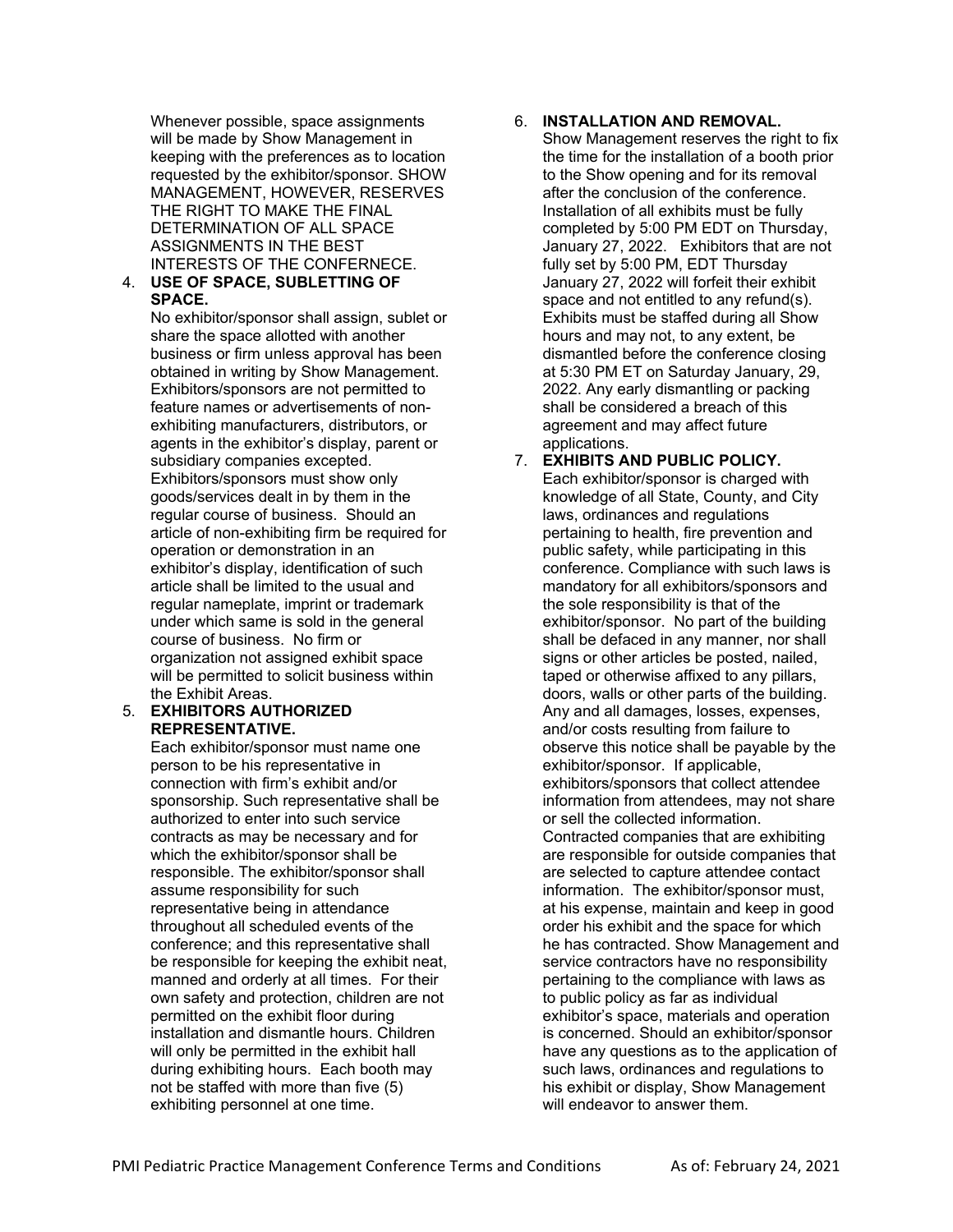Exhibitors/sponsors must comply with City and State fire regulations. All booth decorations including carpeting must be flameproofed and all hangings must clear the floor. All exits, hallways, aisles and fire control apparatus must remain clear and unobstructed at all times. Electrical equipment and wiring must conform to National Electrical Code Safety Rules. Use of butane or bottled gas is not permitted. Use of propane and helium balloons is prohibited. Independent contractors must conform to IAEM, ESCA and ED&PA guidelines and must be signatory to a current local collective bargaining agreement.

### 8. **STORAGE OF PACKING CRATES AND BOXES.**

Unattended freight in any display space as of 5:00 PM ET on Thursday, January 28, 2022 will be removed and stored at the exhibitor/sponsor's sole risk and expense. Exhibitors/sponsors will not be permitted to store packing crates and boxes in their booths during the conference; but these, when properly marked, will be stored and returned to the booth by service contractors. It is the exhibitor's responsibility to mark and identify his crates. Crates not properly marked or identified may be destroyed. Show Management assumes no responsibility for the contents of crates or boxes improperly labeled as "empty." The removal and return of large crates that cannot be handled by hand trucks will be charged for at prevailing rates by the venue. Crates, boxes or other exhibit materials unclaimed by the exhibitor after the Show will be removed at the exhibitor's expense. Exhibitors/sponsors will be billed by the service contractor for removal time and materials at prevailing rates. Neither Show Management, the service contractor nor the exhibit facility shall assume any liability whatsoever for loss or damage.

- 9. **SOCIAL ACTIVITIES.**  Any social function or special event planned by an exhibiting company, to take place during the event, must be preapproved by PMI.
- 10. **OPERATION OF EXHIBITS.**  Show Management reserves the right to restrict the operation of, or evict completely, any exhibit which, in its sole opinion, detracts from the general

character of the conference as a whole. This includes, but is not limited to, an exhibit which, because of noise, flashing lights, method of operation, display of unsuitable material, is determined by Show Management to be objectionable to the successful conduct of the conference as a whole. Use of so called "barkers" or "pitchmen" is strictly prohibited. All demonstrations or other promotional activities must be confined to the limits of the exhibit space. Sufficient space must be provided within the exhibit space for the comfort and safety of persons watching demonstrations and other promotional activities. Each exhibitor is responsible for keeping the aisles near its exhibit space free of congestion caused by demonstrations or other promotions.

- 11. **Food & Beverage (including alcoholic beverages**.) Food products may not be distributed unless they are products being promoted at the display or they are used to demonstrate the company's product(s). Any exception to this policy must be approved by PMI or Show Management prior to the conference. All food and beverage must be ordered through the venue. Outside product will incur a corkage fee at the exhibitor's expense.
- 12. **Photography.** An exhibit booth may not be photographed or videotaped without the permission of the legitimate occupants of that booth. Booth personnel should notify Show Management if they are being photographed/videotaped without permission.
- 13. **Literature Distribution.** All demonstrations or other activities must be confined to the limits of the exhibitor's booth. Distribution of circulars may be made only within the space assigned to the exhibitor distributing such materials. All book signings must be approved by PMI. PMI has the right to decline author signings. No advertising circulars, catalogs, folders, or devices shall be distributed by exhibitors in the aisles, meeting rooms, registration areas, lounges or grounds of the conference location or any hotels included in the official PMI hotel room block. Trade publishers are prohibited from soliciting advertising during the Show. Trade publications may be distributed from their booth, but automatic distribution is prohibited.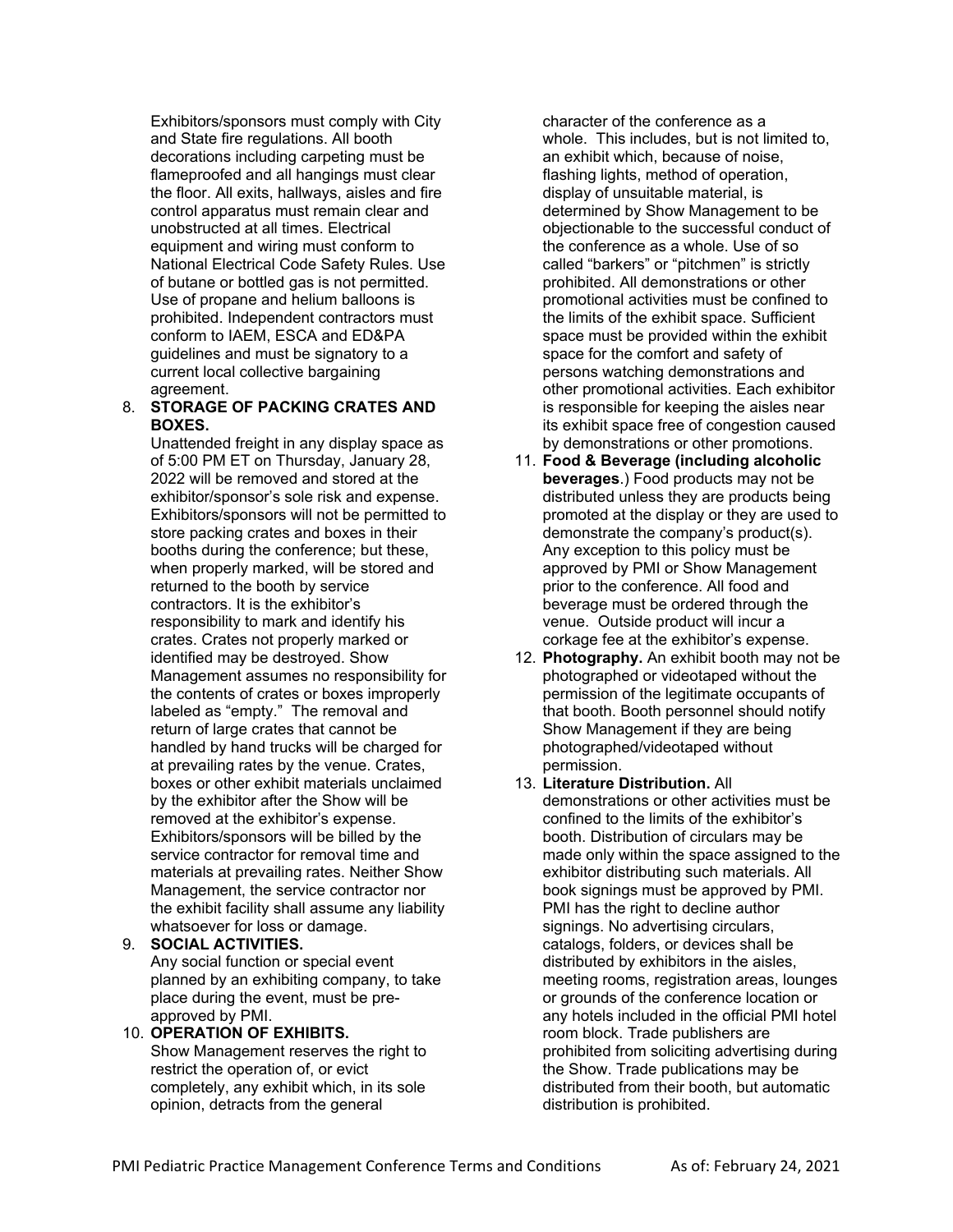- 14. **Copyright Licensing.** Exhibitor/sponsor is solely responsible for obtaining any required licenses to broadcast, perform, or display any copyrighted materials including but not limited to music, video, and software. Exhibitor/sponsor shall indemnify and hold harmless PMI, Show Management, and facility against cost, expense, or liability which may be incident to, arise out of or be caused by Exhibitor's or Sponsor's failure to obtain requisite license.
- 15. **Sound.** Exhibits which include the operation of musical instruments, radios, sound projection equipment, or any noisemaking machines must be conducted or arranged so that the noise resulting from the demonstration will not annoy or disturb adjacent exhibitors and their patrons, nor cause the aisles to be blocked. Operators of noisemaking exhibits must secure approval of operating methods before the exhibits open. Show Management shall be the sole judge of what constitutes appropriate sound levels.
- 16. **Live Animals.** Live animals are generally prohibited. Exceptions must be approved by PMI or Show Management.
- 17. **Booth Representatives.** Booth representatives, including models or demonstrators, must be properly registered and wear badges, and be properly and modestly clothed. Excessively revealing attire is prohibited. Spouses are invited to visit the exhibit hall only with appropriate credentials.
- 18. **Irregular Activities.** All giveaway items with the exception of plastic bags, pens. pencils, luggage tags, pocket calendars, and the exhibitor/sponsor's product must be submitted for approval to Show Management three (3) weeks prior to the opening of the exhibition..
- 19. **LIABILITY AND INSURANCE.**  All property of the exhibitor remains under his custody and control in transit to and from the exhibit hall and while it is in the confines of the exhibit hall. Neither Show Management, its service contractors, the management of the exhibit hall nor any of the officers, staff members or directors of any of the same are responsible for the safety of the property of exhibitors from theft, damage by fire, accident, vandalism or other causes, and the exhibitor expressly waives and releases any claim

or demand he may have against any of them by reason of any damage to or loss of any property of the exhibitor. It is advised (but not required) that exhibitors obtain \$1,000,000 comprehensive general liability insurance, at their own expense, for property loss or damage and liability for personal injury.

# 20. **INDEMNIFICATION.**

Exhibitor/sponsor agrees that it will indemnify and hold and save Show Management whole and harmless of, from and against all claims, demands, actions, damages, loss, cost, liabilities, expenses and judgments recovered from or averted against Show Management on account of injury or damage to person or property to the extent that any such damage or injury may be incident to, arise out of, or be caused, either proximately or remotely, wholly or in part, by an act, omission, negligence or misconduct on the part of Exhibitor/Sponsor or any of its agents, servants, employees, contractors, patrons, guests, licensees or invitees or of any other person entering upon the Premises leased hereunder with the express or implied invitation or permission of Exhibitor/Sponsor, or when any such injury or damage is the result, proximate or remote, of the violation by Exhibitor/Sponsor or any of its agents, servants, employees, contractors, patrons, guests, licensees or invitees of any law, ordinance or governmental order of any kind, or when any such injury or damage may in any other way arise from or out of the occupancy or use by Exhibitor/Sponsor, its agents, servants, employees, contractors, patrons, guests, licensees or invitees of the Premises leased hereunder. Such indemnification of Show Management by Exhibitor/Sponsor shall be effective unless such damage or injury may result from the sole negligence, gross negligence or willful misconduct of Show Management. Exhibitor/Sponsor covenants and agrees that in case Show Management shall be made a party to any litigation commenced by or against Exhibitor/Sponsor or relating to this lease, the Premises leased, or sponsorship hereunder, then Exhibitor/Sponsor shall and will pay all costs and expenses, including reasonable attorney's fees and court costs, incurred by or imposed upon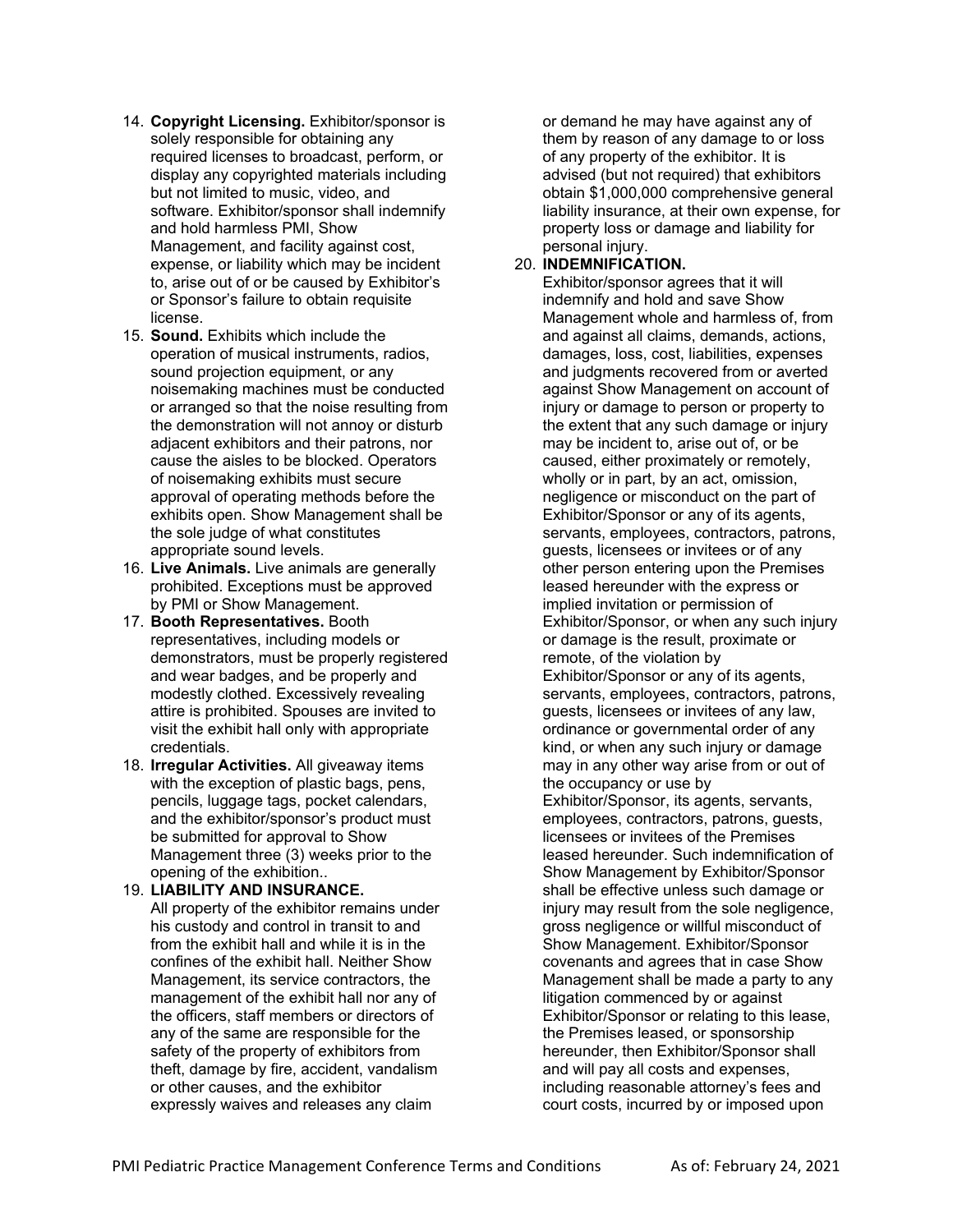Show Management by virtue of any such litigation.

21. **Property Damage.** Neither Show Management nor Exhibitor/Sponsor shall be responsible for any loss of or damage to property of the other party hereto, including, but not limited to, loss or damage occasioned by theft, fire, smoke, acts of God, public enemy, riot, civil commotion or other insurable casualty, and Show Management and Exhibitor/Sponsor expressly waive any claim for liability against the other party hereto with respect to any such loss or damage. In the event that such occurrence results in cancellation of the conference, each party hereby releases the other from obligations under this contract. Accordingly, it shall be the responsibility of Show Management, Exhibitor, and Sponsor, respectively, to secure its own insurance or otherwise protect itself and its property against such loss or damage.

# 22. **Use of Certain**

**Property.** Exhibitor/Sponsor will assume all costs arising from the use of patented, trademarked, or franchised materials, devices, processes or dramatic rights used on or incorporated in the exhibitor's space. Exhibitor/Sponsor shall indemnify, defend and hold harmless PMI, Show Management, the City and their officers, directors, members, agents and employees from and against all claims, demands, suits, liability, damages, losses, costs, attorneys' fees and expenses of whatever kind or nature, which might result from or arise out of use of any such material(s) described above.

# 23. **WAIVER.**

Show Management shall not be deemed to waive any of its rights hereunder unless such waiver is explicitly stated as a waiver in writing and signed by Show Management. No delay or omission by Show Management in exercising any of its rights shall operate as a waiver of such rights and a waiver of rights in writing on one occasion shall not be construed as a consent to or a waiver of any right or remedy on any future occasion.

24. **WAIVER, ASSUMPTION OF RISK & RELEASE. Show Management cannot prevent you from becoming exposed to, contracting, or spreading COVID-19 or any other communicable disease while** 

**attending the exposition. It is not possible to prevent against the presence of the disease. Therefore, if you choose to exhibit/sponsor at and attend the conference you may be exposing yourself to and/or increasing your risk of contracting or spreading COVID-19 or another communicable disease. We have read and understood the above warning concerning COVID-19 and communicable disease.** We hereby choose to accept the risk of contracting COVID-19 for myself and/or my agents and employees in order to exhibit/sponsor at and attend the conference. These services are of such value to me that we accept the risk of being exposed to, contracting, and/or spreading COVID-19 or other communicable disease in order to exhibit/sponsor at and attend the conference. **We hereby forever release and waive my right to bring suit against Show Management and its owners, officers, directors, managers, officials, trustees, agents, employees, or other representatives in connection with exposure, infection, and/or spread of COVID-19 or other communicable disease related attendance at the conference.** I understand that this waiver means we give up my right to bring any claims including for personal injuries, death, disease or property losses, or any other loss, including but not limited to claims of negligence and give up any claim we may have to seek damages, whether known or unknown, foreseen or unforeseen.

# 25. **ATTORNEYS' FEES.**

Should Show Management find it necessary to employ an attorney or attorneys to enforce any of the provisions of this agreement or to protect in any manner its interest or interests under this agreement, Show Management, if it is the prevailing party, shall be entitled to recover from the other party all reasonable costs, charges, and expenses including attorneys' fees.

26. **AMERICANS WITH DISABILITIES ACT.**  Exhibitors/Sponsors acknowledge their responsibilities under the Americans with Disabilities Act (hereinafter "Act") to make their booths accessible to handicapped persons. Exhibitor/Sponsor shall also